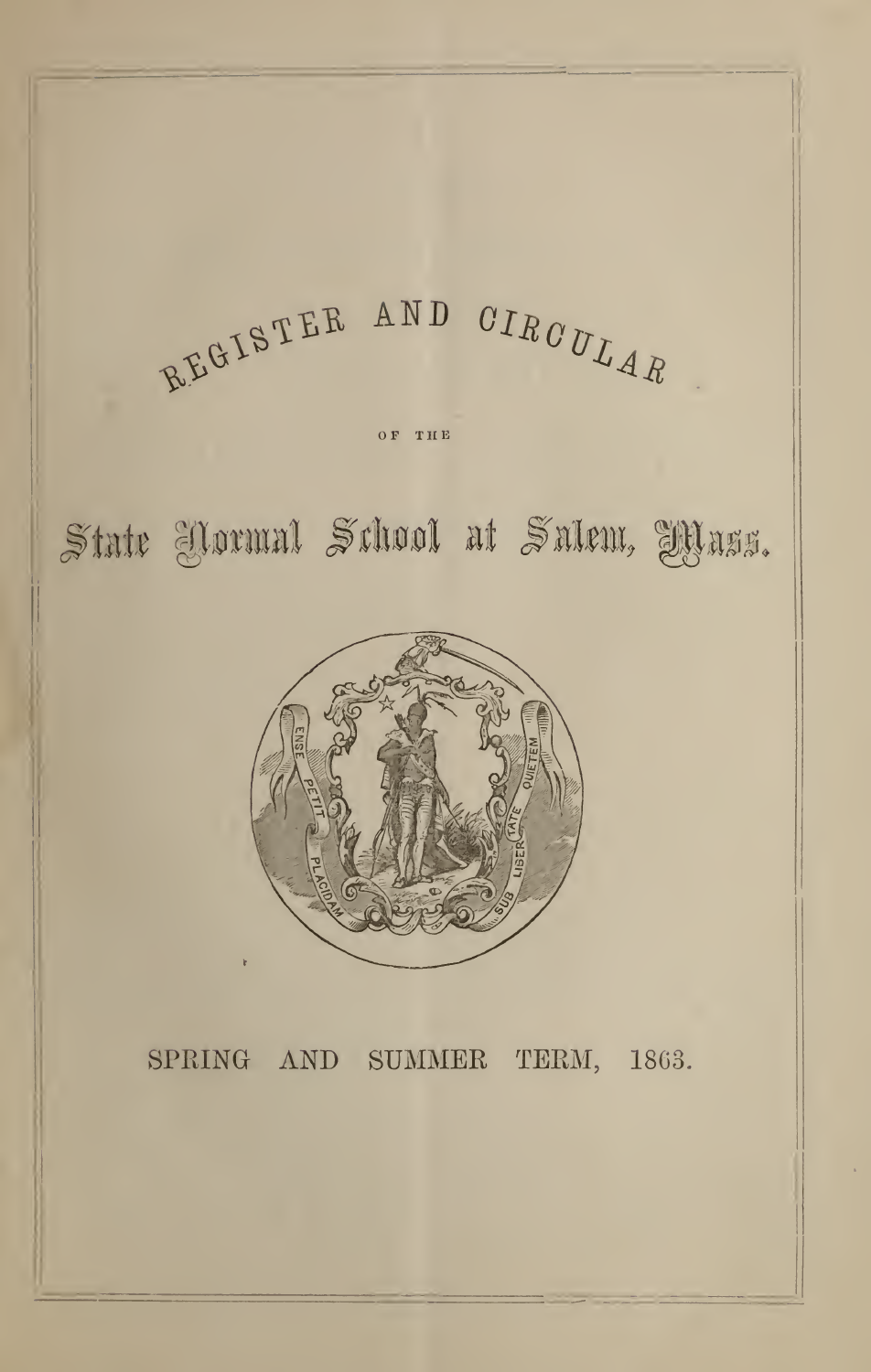## Register for the Spring and Summer Term, 1863.

#### BOARD OF EDUCATION.

 $CQ2$ 

His Excellency, THE GOVERNOR. His Honor, THE LIEUTENANT GOVERNOR. ARIEL PARISH, A. M., Springfield. Hon. EMORY WASHBURN, LL.D., Cambridge. Rev. William A. Stearns, D. D., Amherst. Eev. Erastus O. Haven, D. D., Maiden. DAVID H. MASON, Esq., Newton Centre. Rev. James F. Clarke, West Roxbury.

JOHN P. MARSHALL, A. M., Somerville. ABNER J. PHIPPS, Esq., New Bedford.

Hon. JOSEPH WHITE, A. M., Secretary. Rev. SAMUEL C. JACKSON, D.D., Assistant Sec'y. GEORGE B. EMERSON, LL. D., Treasurer. Rev. BiRDSEY G. Northrop, A. M., Agent.

BOARD OF VISITORS.

 $\Omega$ 

Rev. Erastus O. HAVEN, D. D. JOHN P. MARSHALL, A. M.

Hon. Joseph White, A. M. George B. Emerson, LL. D.

#### INSTRUCTORS

Alpheus Crosby, A. M., Principal. Martha K. Crosby. SARAH R. SMITH. Ellen M. Dodge. MARY E. WEBB. Caroline J. Cole. Elizabeth Carleton. Mary B. Smith. Josephine A. Ellery. CLARA M. LORING, Teacher of Music. William Russell, A. M., Instructor in Elocution. Rev. Birdsey G. Northrop, A.M., Lecturer on Mental Philosophy.

JAMES C. SHARP, Esq., Lecturer on Chemistry.

Frances S. Cooke, M. D., Lecturer on Anatomy, Physiology, and Health.

SANBORN TENNEY, A. M., Lecturer on Geology and Mineralogy.

FREDERIC W. PUTNAM, Esq., Lecturer on Zoology.

 $\overline{2}$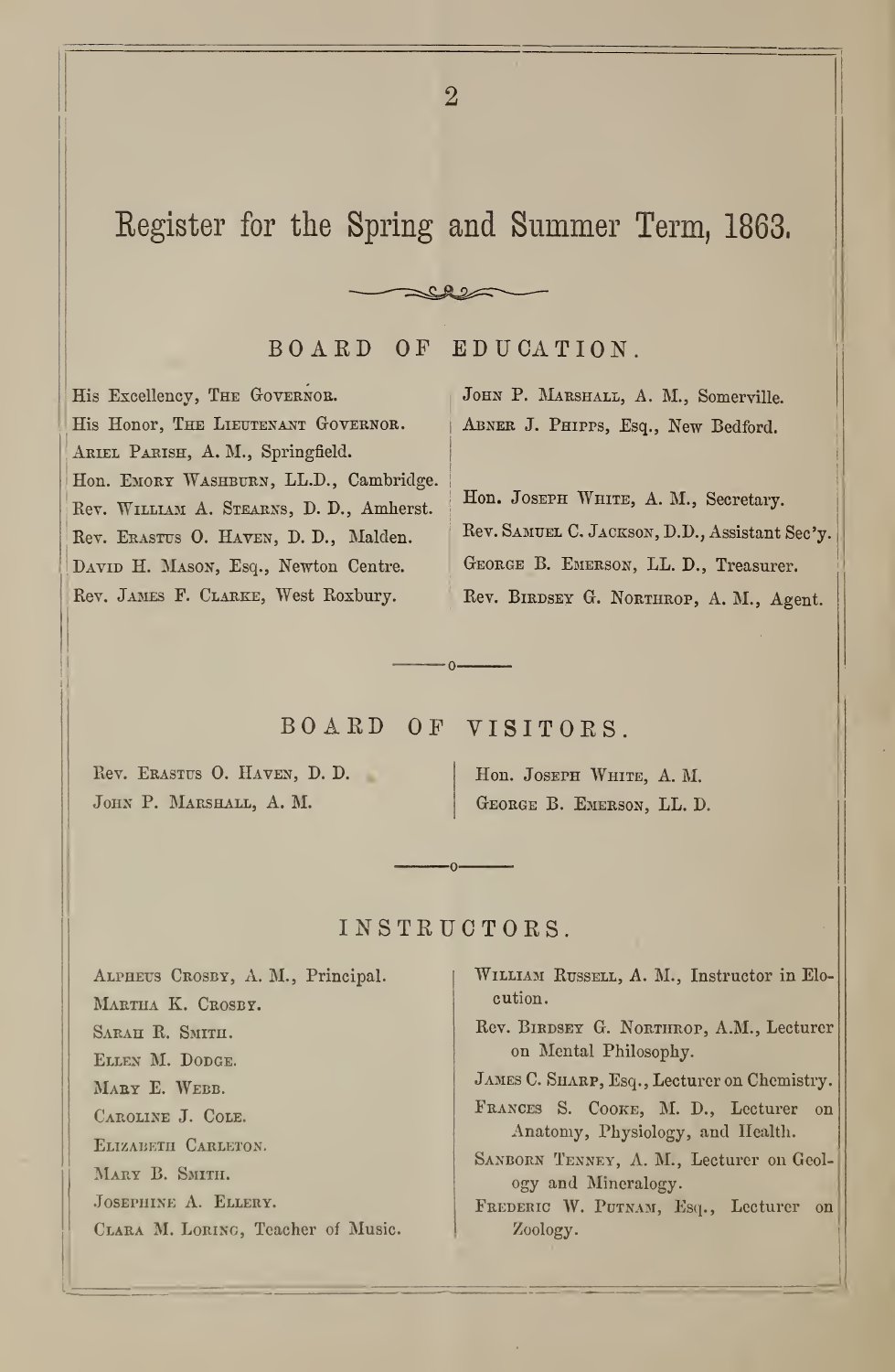#### STUDENTS.

#### Advanced Class.

Mary P. Allen, Marblehead. Augusta Shepley Flint, Newport, Me. Tamson B. Harris, Marblehead. Celia I. Holden, Swampscott.

## Caroline II. Holder, Lynn. Eliza Hosmer, Concord. Sarah Augusta Nichols, Salem. Isabella B. Tenney, Winchester. 8.

## Senior Class.

 Lilla Barnard, Nantucket. Abbio M. Burrill, Lynn. Mary II. Esty, Middleton. Mary Genn, Orland, Me. Elizabeth R. George, North Wilmington. Mary Elizabeth Godden, Lowell. Caroline Williams Holmes, Plymouth. Adelia Lane, Lanesville, Gloucester.

## Ella Gertrude Page, Gloucester. Emma Jane Porter, Swampscott. Frances Ellen Putnam, Pembroke, N. II. Elizabeth Bartlett Russell, Lowell. Georgianna Shackelford, Gloucester. Helen Maria Shepherd, Northampton. Mary Paddock Tracy, Nantucket. 15.

## Middle Class.

Sarah E. Babbidge, Pepperell. Anna S. Bartlett, Marblehead. Lucia Bartlett, Plymouth. Marzette II. Cobum, Dracut. Emma H. Collins, Maiden. Mary T. Danforth, Lynnfield Centre. Augusta F. Daniels, South Danvers. Marcia L. Duley, Annisquam, Gloucester. Mary F. Eaton, North Reading. Helen M. Edmands, Charlestown. Anna N. Edwards, Laconia, N. H. Elizabeth A. Flint, Quincy. Susan George, North Wilmington. Elizabeth T. Gilbert, Marblehead. Mary J. Giles, Rockport.

Lucinda J. Gregg, Derry, N. H. Mary D. Hart, Concord, N. H. Margaret M. Haskell, Bradford. Mary P. Haskell, Salem. Mary J. Hatch, Chelsea. Emily A. II. Hayward, Dublin, N. II. Emily C. Ilersey, Wolfborough, N. H. Esther E. Hunt, Taunton. Helen M. Hunt, Lowell. Loretta F. Knight, Charlestown. Pamelia J. Ladd, North Andover. Elizabeth S. Lamb, Lowell. Anna S. Lamson, Topsficld. Edith Lane, Lanesville, Gloucester.^ Lucy M. Morey, Gloucester.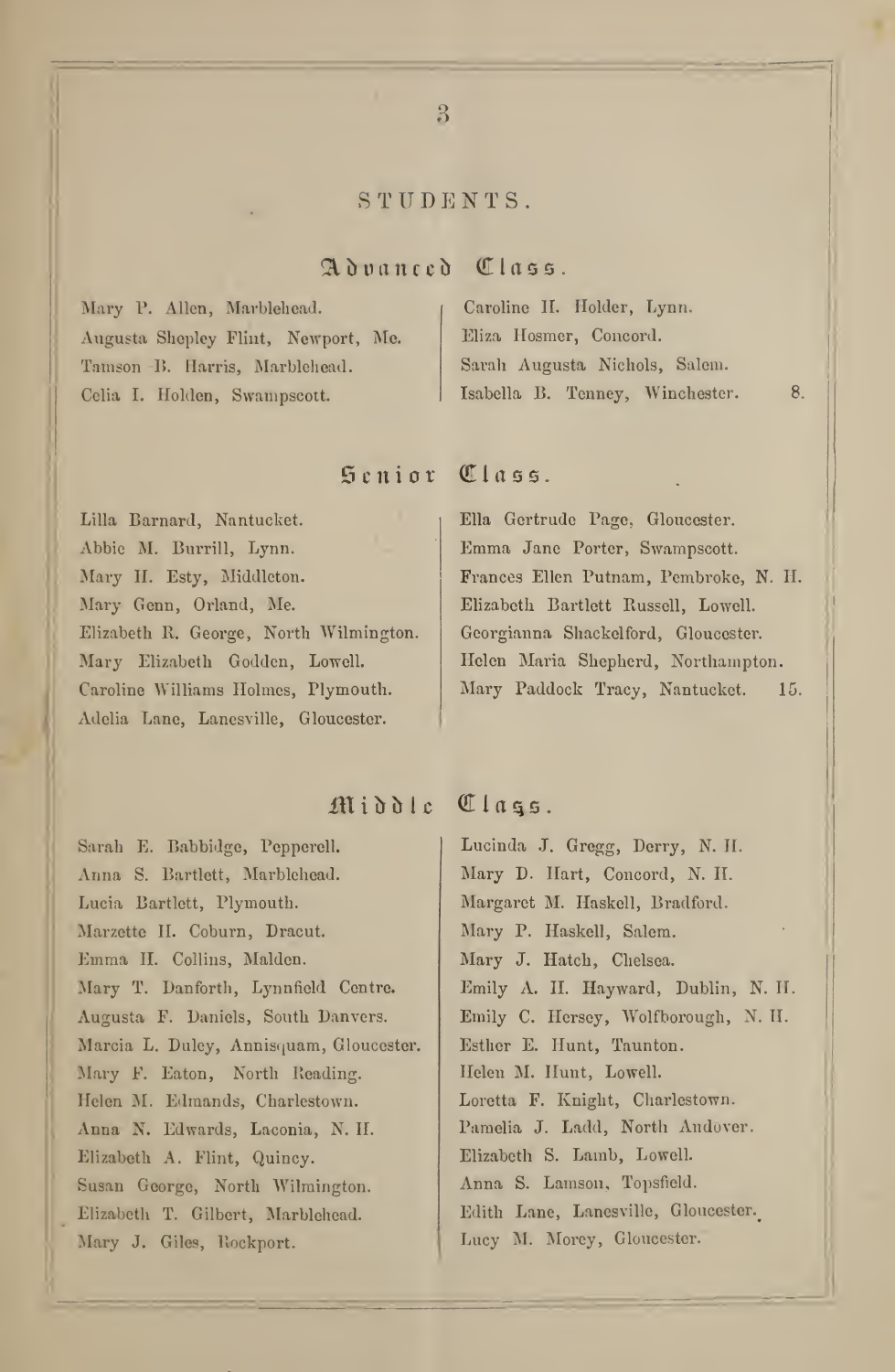Cinderilla Newhall, Lynnfield. Sarah J. K. Oliver, Maplewood, Maiden. Ellen A. Paine, Royalston. Mary E. Paine, Royalston. Louisa F. Parsons, East Gloucester. Mary W. Perry, Maiden. Caroline A. Pitkin, Winchendon. Emily R. Pitkin, Winchendon. Adelaide C. Plumley, Lawrence.

Harriet Putnam, Danvers Centre. Ellen C. Sawtelle, Brookline, N. H. Georgia V. Senter, Danvers Centre. Harriette L. Shirley, Marblehead. Ella F. Thrasher, Lynn. Eldora Torrey, Rockport. Lydia D. Towne, Beverly. Mary E. Whitney, Lowell. 47.

## Mnniox Class.

Helen L. Abbott, North Andover. Mary V. Allen, Manchester. Mary 0. Batchelder, Concord, N. H. Isabella M. Bennett, Boston. Eleanor E. Boies, Chelsea. Huldah E. Boothby, Jackson, Me. Charlotte M. Bullock, Leicester. Rosanna A. Burnham, Essex. Abbie M. Chard, Annisquam, Gloucester. Elizabeth Chard, Annisquam, Gloucester. Eveline Conant, Wenham. Laura L Crosby, Billerica. Ellen B. Cushman, Plymouth. Mary Ann Dotey, Manchester, N. H. Sophia 0. Driver, Salem. Ellen B. French, Bedford, N. H. Maria Frye, Salem. Mary E. Gilbert, Hinsdale. Ella F. Hay, Stoneham. Emily M. Hewes, Lynnfield Centre. Maria A. Holt, Keene, N. H. Eliza L. Homans, Maplewood, Maiden. Augusta M. Howe, Somerville. Julia T. Jellison, North Ellsworth, Me. Ella F. Kehew, Salem. Abby F. Lane, Lynn. Harriet Lane, Newport, Vt. Deborah Norton, North Livermore, Me. Mary H. Noyes, Chelsea. Julia Packard, West Auburn, Me. Abby L. Peak, Chelsea. Sarah S. Perkins, Lynnfield Centre. Sophia M. Pike, Newburyport. Emma H. Proctor, South Danvers. Caroline P. Rowell, Salem. Eliza A. Smith, Rockport. Addie M. Spinney, Charlestown. Mary G. Stone, Charlestown. Helen M. Titcomb, Newbury. Mary E. Torr, South Danvers. Eliza S. Tufts, Rockport. Caroline B. Warren, Plymouth. Clara S. Webster, Lowell. Helen A. White, Salem. Sarah R. Whitmore, Salem. Elsie A. Woodward, Keene, N. H. Mary Wilkinson, Milford. 47.

Number of Students in attendance during the Term,  $\ldots$  117.

 $\overline{4}$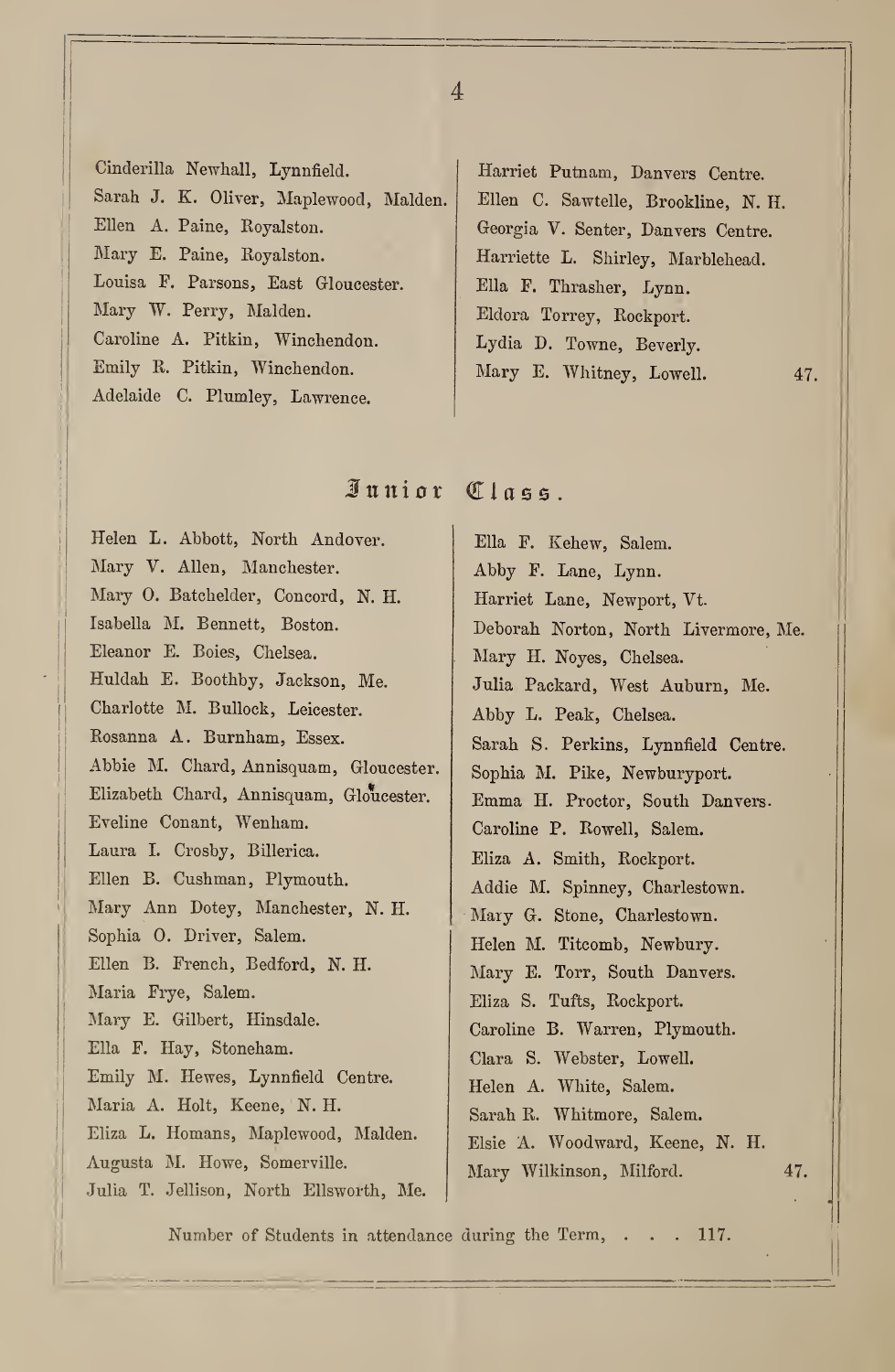STATE NORMAL SCHOOL....SALEM, MASS.

This Institution was established by the Commonwealth of Massachusetts, with the liberal co-operation of the City of Salem and the Eastern Railroad Company, for the direct preparation of Female Teachers to instruct in the Common and High Schools re quired by law. It is under the charge of the State Board of Education, and of a special Board of Visitors. During the period that has elapsed since the reception of the first Class in September, 1854, seven hundred and twenty Ladies have been members of the School; and of these, three hundred and fifteen have received diplomas, upon the honorable completion of the prescribed course of study.

#### School Year and Terms.

The School Year is divided into two Terms, commencing the last Wednesday in February and the first Wednesday in September,—each containing twenty weeks of study, with a week's recess near the middle of the Term.

The present Term will close with Exercises of Examination and Graduation, on Wednesday, July 22d. All Friends of Education are respectfully invited to attend these Exercises, which will commence at 9 o'clock, A. M. ; and also to visit the School at other times that may suit their convenience.

#### $\mathfrak{A}$  d  $\mathfrak{m}$  is  $s$  io  $\mathfrak{n}$ .

Candidates for admission must be at least sixteen years of age ; must present a satis factory certificate of good moral character; must declare their intention of remaining in the School three consecutive terms, (or so much of this time as may be required for completing the prescribed course of study,) of faithfully observing its regulations during their connection with it, and of afterwards teaching in the public schools of Massachusetts;\* and must pass a satisfactory examination in Reading, Spelling, Defining, Writing, Arithmetic, English Grammar, Geography, the History of the United States, and Algebra (through Equations of the First Degree with one unknown quantity.)  $\Lambda$ greater age and higher attainments than those prescribed, with some experience in teaching, render the course of study in the Institution still more useful.

The Examination for admission takes place on Wednesday, the first day of each term, commencing at 8 o'clock, A. M., or as soon after that hour as the Candidates may be able to arrive. Except in extraordinary cases, no one is examined later in the term.

Ladies designing to teach in other States or in private schools may be admitted by paying ^15 a term for tuition.

<sup>\*</sup> The prescribed course of study is so arranged that it may be completed in two terms, or even in one, by those who have made sufficient previous attainment. Most pupils, however, require three terms for its completion, and some find it advantageous to devote to it even <sup>a</sup> longer time. An intermission in the course fur the purpose of teaching is usually permitted, upon application.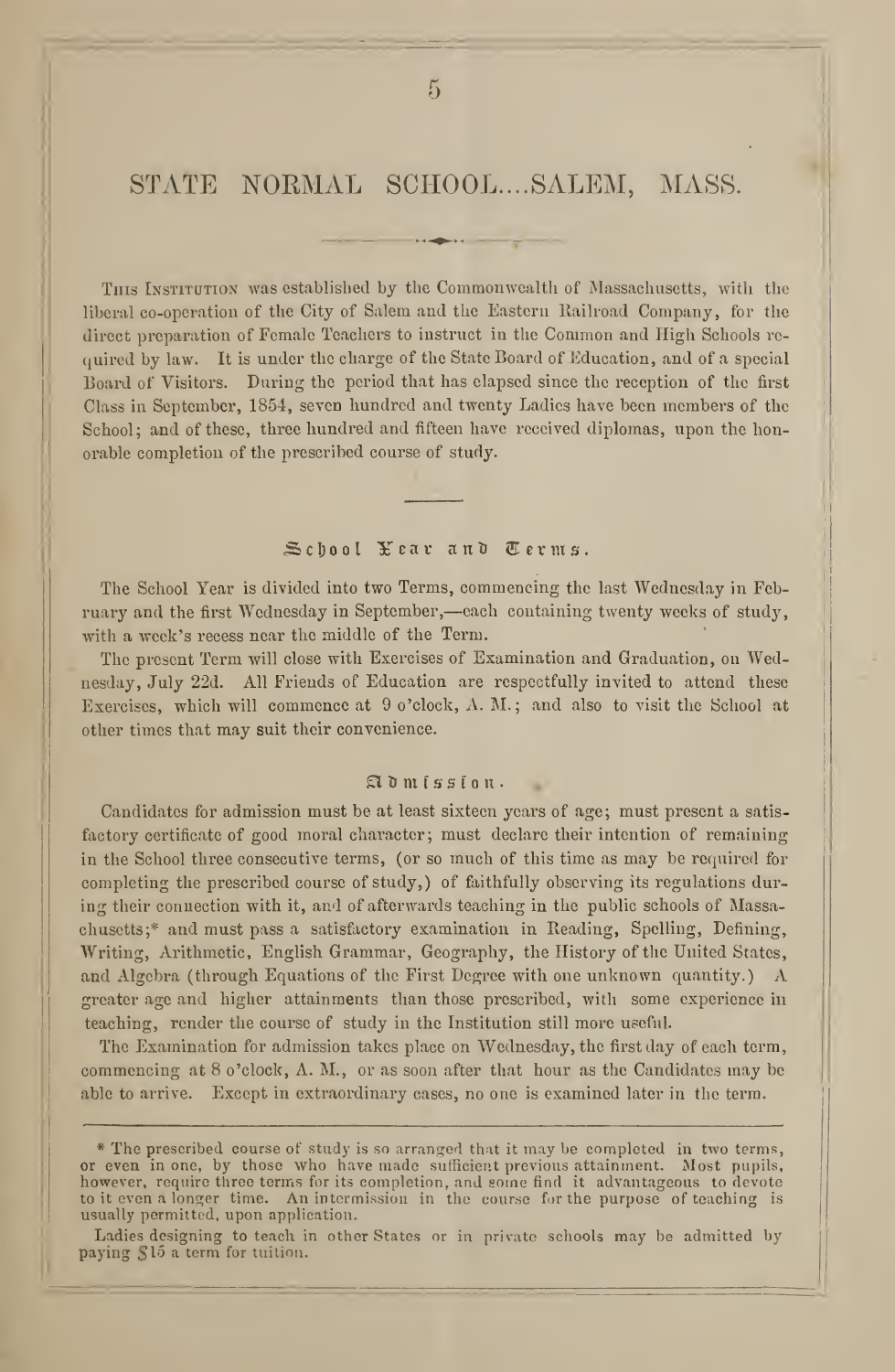#### Studies.

These are of two kinds: the more strictly professional, which are prescribed for all the members of the School; and those that are more GENERAL in their character, which are pursued as the students may need or desire, in preparation for teaching in the several grades of public schools. The latter are divided into three classes  $:-I$ . The " Branches of Learning" prescribed by law for all public schools; II. Those prescribed for all High Schools; III. Those prescribed for High Schools of the second class.

PROFESSIONAL STUDIES. 1. Philosophy, History, and Art of Education in its several departments; including General Principles and Methods of Instruction, Mental and Moral Philosophy, School Laws, School Organization and Government, &c.

2. Principles and Best Methods of Instruction, both elementary and more advanced, in the several branches of school study.

3. Exercises in Teaching, for the illustration and application of these Principles and Methods; and other Exercises, both Oral and Written, for cultivating that power and propriety of thought and expression which are so essential to the teacher's success. Observation and practice in other schools are also recommended, and the former, to some extent, required.

General Studies. Class I. " Orthography, Reading, Writing, English Grammar, Geography, Arithmetic, the History of the United States, and Good Behavior ; and also "Algebra, Vocal Music, Drawing, Physiology, and Hygiene," (which, in the words of the law, " shall be taught in all the public schools in which the School Committee deem it expedient." By a recent statute, "Agriculture" has been added to these studies.)

Class II. " General History, Book-keeping, Surveying, Geometry, Natural Philosophy, Chemistry, Botany, the Civil Polity of this Commonwealth and of the United States, and the Latin Language."

Class III. " The Greek and French Languages, Astronomy, Geology, Rhetoric, Logic, Intellectual and Moral Science, and Political Economy."—See General Statutes of Mass., chap. 38, §§ 1, 2.

Pupils who have successfully completed the Professional Studies of the School, and who approve themselves, upon examination, fully competent to instruct in the General Studies of the first class,\* receive the First Diploma of the School. Those who also show themselves well acquainted with the General Studies of the second class, and with the French Language, receive the Second Diploma ; while for the remaining studies a special Certificate is added. So far as practicable, the needed acquaintance with these General Studies, especially with those of the first class, should be acquired by students before their admission to the School.

A regular course of study, extending through three terms, has been arranged for those who may wish to pursue advanced studies, and who have already a good elementary acquaintance with the Latin and French Languages.

#### $E$ ibrary, Apparatus, and  $E$ useum.

The Institution has already a valuable supply, chiefly through donation, of these

<sup>\*</sup> Full preparation for instructing in these branches is regarded as requiring an elementary acquaintance with Geometry ; with the Natural Sciences, both philosophical and descriptive ; with the History and Etymology of the English Language ; and with English Literature.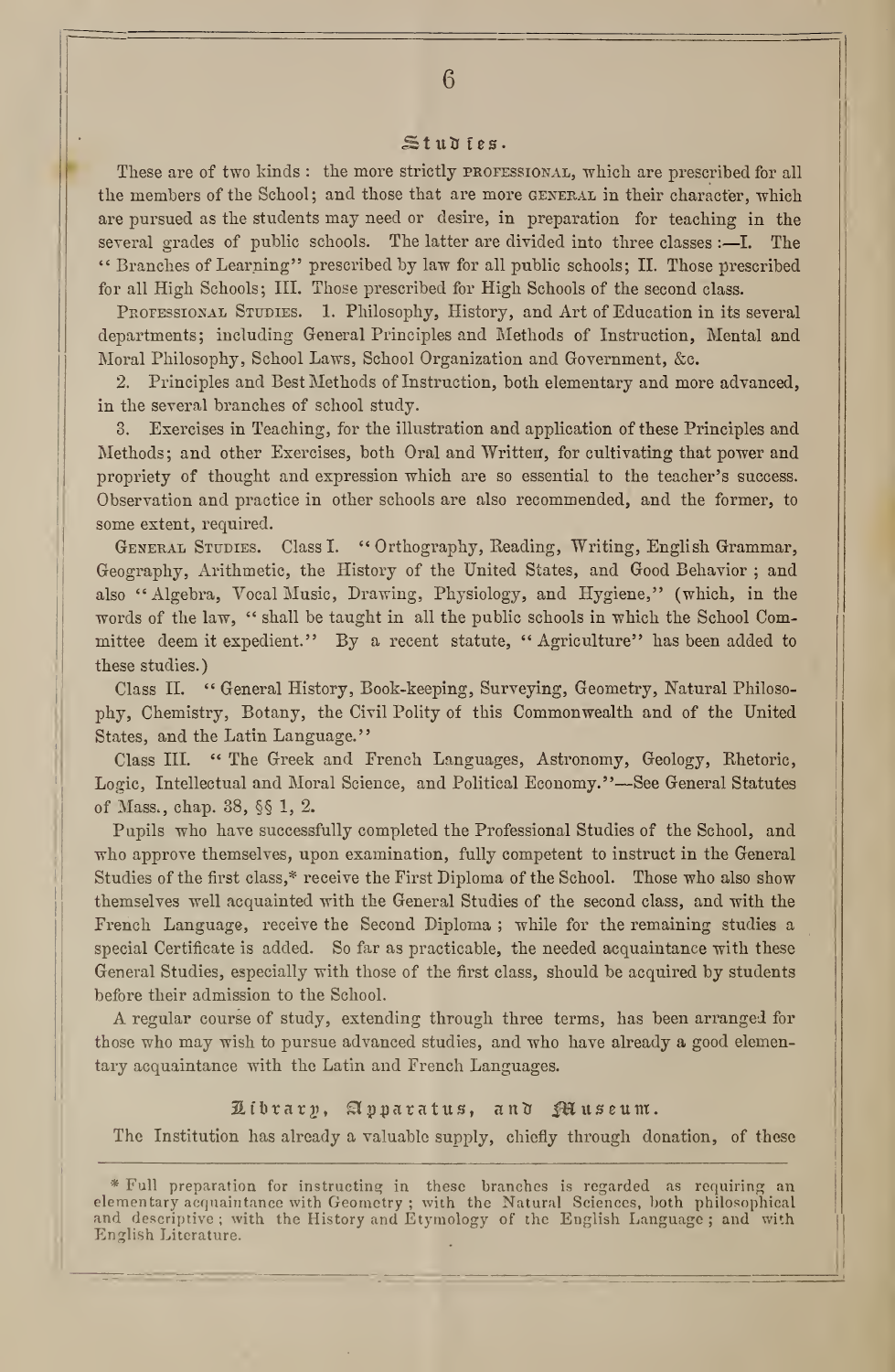material aids of education, which are so important for its full success, (the Library containing, in works for general reference and reading, and in text-books, more than seven thousand volumes.) To provide for them ampler accommodations, the School Building has been enlarged, and now presents room for long rangeg of book-shelves and cabinet-cases, for filling which the School must rely chiefly upon the continued liberality of its Friends and the Friends of Education, especially of those who appreciate the claims of Higher Female Education with particular reference to the work of educating others.<sup>†</sup>

#### 2H);penses, Slfti, U <sup>c</sup>

Tuition is free to those who comply with the condition of teaching in the public schools of Massachusetts, wherever they may have previously resided. A small fee (\$1.50) is paid by each pupil at the beginning of the term, for incidental expenses.

The text books required are mostly furnished without charge from the School Library. It is recommended, however, that the pupils should bring with them, for purposes of reference and comparison, the text books which they have already studied; and they should especially be provided with a Dictionary and recent Atlas.

The price which is usually paid by the pupils for board, (not including washing, or separate fire and lights,) is \$2.50 per week.

For the assistance of those who would find even the light expenses of the School burdensome, the Commonwealth makes an annual appropriation of a thousand dollars. One half of this amount is distributed at the close of each term, among pupils from Massachusetts who may merit and need the aid, in sums varying according to the distance of their residence from Salem, and their necessary expenses in attending the School, but not exceeding in any case \$1.50 per week. In this distribution, the first thirteen weeks of a pupil's connection with the School are not reckoned, unless she enters prepared to complete the prescribed course of study in less than three terms.

Aid is also rendered, in cases of special merit and need, from the income of the Fund of Five Thousand Dollars, for which the School is indebted to the munificent bequest of NATHANIEL I. BOWDITCH, Esq., of Brookline.

Through the bounty of Tuomas Lee, Esq., of Boston, awards arc made, to the amount of seventy-five dollars a year, for excellence in Reading.

At the beginning of the next term, awards will be made to those candidates for admission who show special excellence in the introductory examinations :

1. In Arithmetic and Algebra, to the amount of one hundred dollars.

2. In Orthography, through the bounty of LEANDER WETHERELL, Esq., of Boston.

3. In Reading, through the bounty of Thomas Lee, Esq., of Boston.

Salem, June, 1863.

f Contributions of books and pamphlets for the Library, of philosophical and chemical apparatus, of minerals, plants, shells, and other specimens of natural history, and of other articles appropriate to an Educational Museum, will be gratefully received, and will make an important addition to the means of usefulness which the Institution already possesses.

School Committees and Superintendents will confer a special favor by sending copies of their Annual Reports and other educational documents ; and Instructors in Institutions of every grade, by sending copies of their Catalogues and Circulars.

 $\overline{7}$